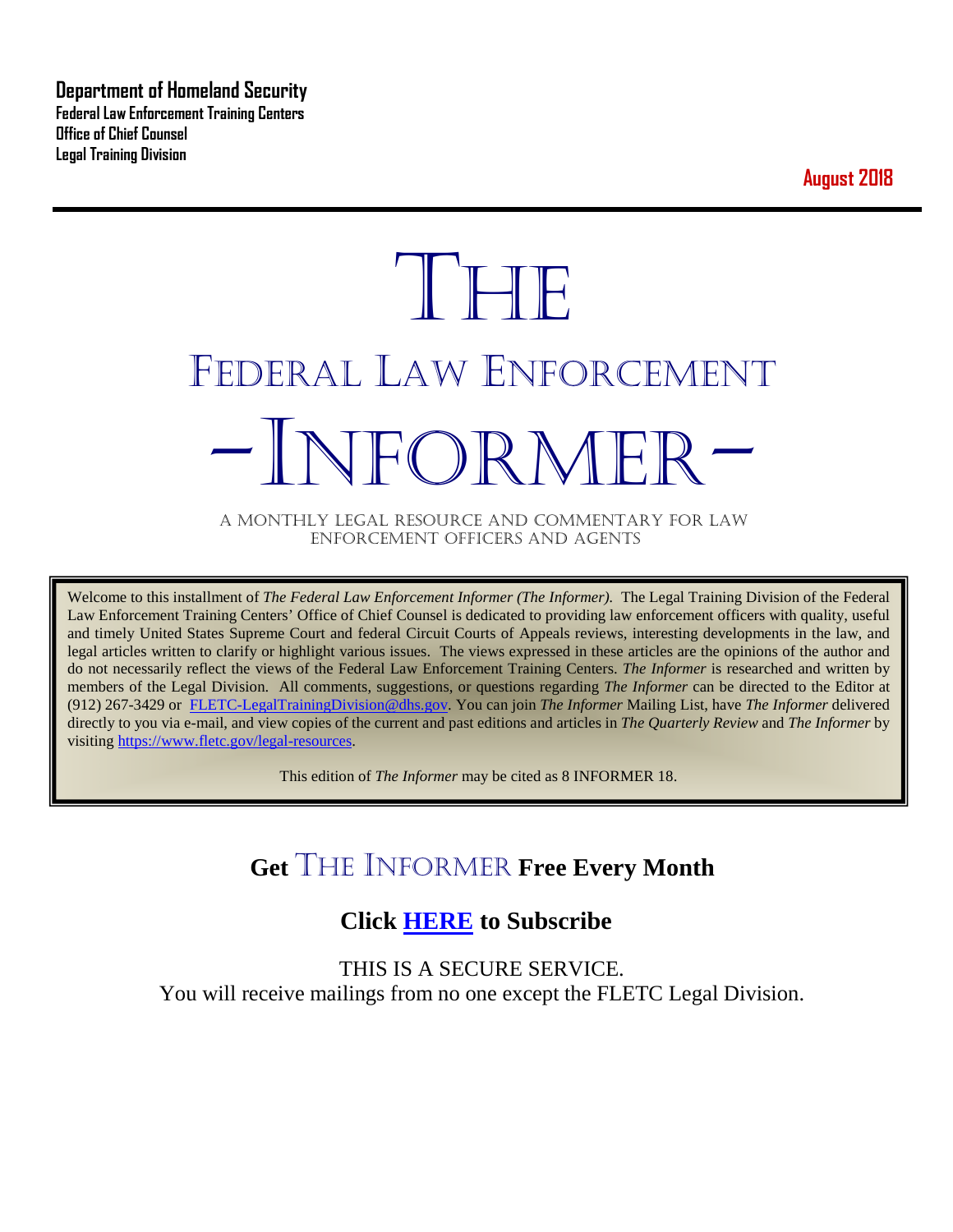# **The Informer – August 2018**

## **Case Summaries**

#### **[Circuit Courts of Appeals](#page-5-0)**

#### **[Second Circuit](#page-5-1)**

| <b>United States v. Iverson:</b> Whether the defendant's consent to enter his apartment<br>extended to a police dog and whether the act of bringing a drug-detection dog into                                                                                                                  |
|------------------------------------------------------------------------------------------------------------------------------------------------------------------------------------------------------------------------------------------------------------------------------------------------|
| <b>Third Circuit</b>                                                                                                                                                                                                                                                                           |
| <b>United States v. Green:</b> Whether a state trooper established reasonable suspicion of                                                                                                                                                                                                     |
| <b>Fifth Circuit</b>                                                                                                                                                                                                                                                                           |
| <b>Escobar v. Montee:</b> Whether a police officer was entitled to qualified immunity in a lawsuit<br>where the plaintiff claimed the use of a canine to assist in his arrest constituted excessive force9                                                                                     |
| <b>United States v. Robles-Avalos:</b> Whether a Border Patrol Agent established reasonable                                                                                                                                                                                                    |
| <b>United States v. Villafranco-Elizondo:</b> Whether an officer established reasonable suspicion<br>to extend the duration of a traffic stop and whether a drug dog's failure to alert affected<br>other existing factors that established probable cause to search the defendant's trailer11 |
| <b>Eighth Circuit</b>                                                                                                                                                                                                                                                                          |
| <b>United States v. Highbull:</b> Whether a woman was acting as a government agent when<br>she searched a vehicle for a cell phone, which she later gave to a police officer13                                                                                                                 |
| <b>United States v. Homedew:</b> Whether the defendant voluntarily consented to a search of                                                                                                                                                                                                    |

# **FLETC Talks**

A brief review of United States Supreme Court cases involving a variety of Constitutional issues relevant to law enforcement officers.

#### **1. Arizona v. Gant (Search Incident to Arrest – Vehicles)**

In Gant, the Supreme Court outlined two situations in which the passenger compartment of a vehicle can be searched incident to arrest. Do you remember what they are?

<https://www.youtube.com/watch?v=p-Ts09utgKQ>

For the court's opinion: <https://www.supremecourt.gov/opinions/08pdf/07-542.pdf>

♦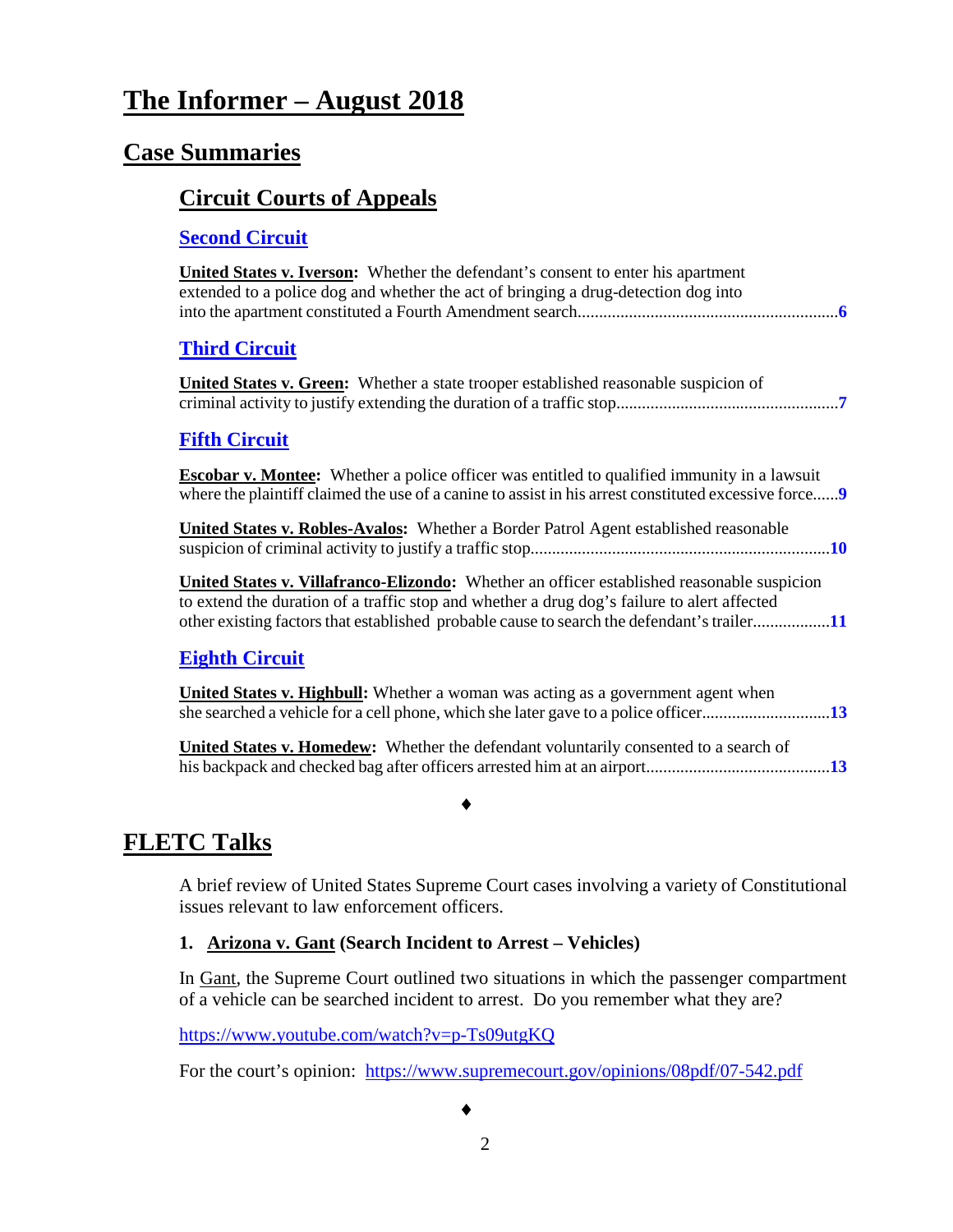#### **2. Government Employees and Free Speech Rights**

The First Amendment permits, in certain circumstances, government employees, to include police officers, to speak as private citizens on matters of public concern. Click on the link below for a discussion on the limitations a government employer can place on its employees right to free speech under the First Amendment.

[https://www.youtube.com/watch?v=W6EBfL9\\_oPY](https://www.youtube.com/watch?v=W6EBfL9_oPY)

#### ♦

#### **3. Minnesota v. Dickerson** (Plain-Touch Doctrine)

When a police officer detects contraband through his or her sense of touch during a lawful Terry frisk, does the Fourth Amendment permit the officer to seize it?

<https://www.youtube.com/watch?v=3s4bDZ83krww>

For the Court's opinion: <https://supreme.justia.com/cases/federal/us/508/366/case.pdf>

#### ♦

#### **4. O'Connor v. Ortega (**Government Workplace Searches)

A discussion of government employee Fourth Amendment rights regarding workplace administrative searches involving supervisors investigating suspected violations of agency policy, in comparison to law enforcement officers investigating criminal offenses.

<https://www.youtube.com/watch?v=WeTm3GrzR4Q>

For the Court's opinion: <https://supreme.justia.com/cases/federal/us/480/709/case.html>

#### ♦

### **FLETC Informer Webinar Schedule**

#### **1. Strategies for Engaging in the Art of the Difficult Conversation (1-hour)**

Presented by John Besselman, Senior Advisor for Training, Office of Chief Counsel, and Ken Anderson, Attorney-Advisor / Senior Instructor, Federal Law Enforcement Training Centers, Glynco, Georgia [\(John.Besselman@fletc.dhs.gov\)](mailto:John.Besselman@fletc.dhs.gov)

In this webinar, the presenters will reflect on their years of leading, managing and engaging in difficult conversations when necessary. The effective practice of law requires purposefully navigating communications in which the parties may disagree on desired outcomes. Though this challenge is not exclusively a legal problem, members of the profession will be encouraged to identify the risks and adopt strategies to solve these issues. Everyone that faces the challenges presented by the "difficult conversation" is invited to attend. A training certificate will be available at the conclusion of this presentation.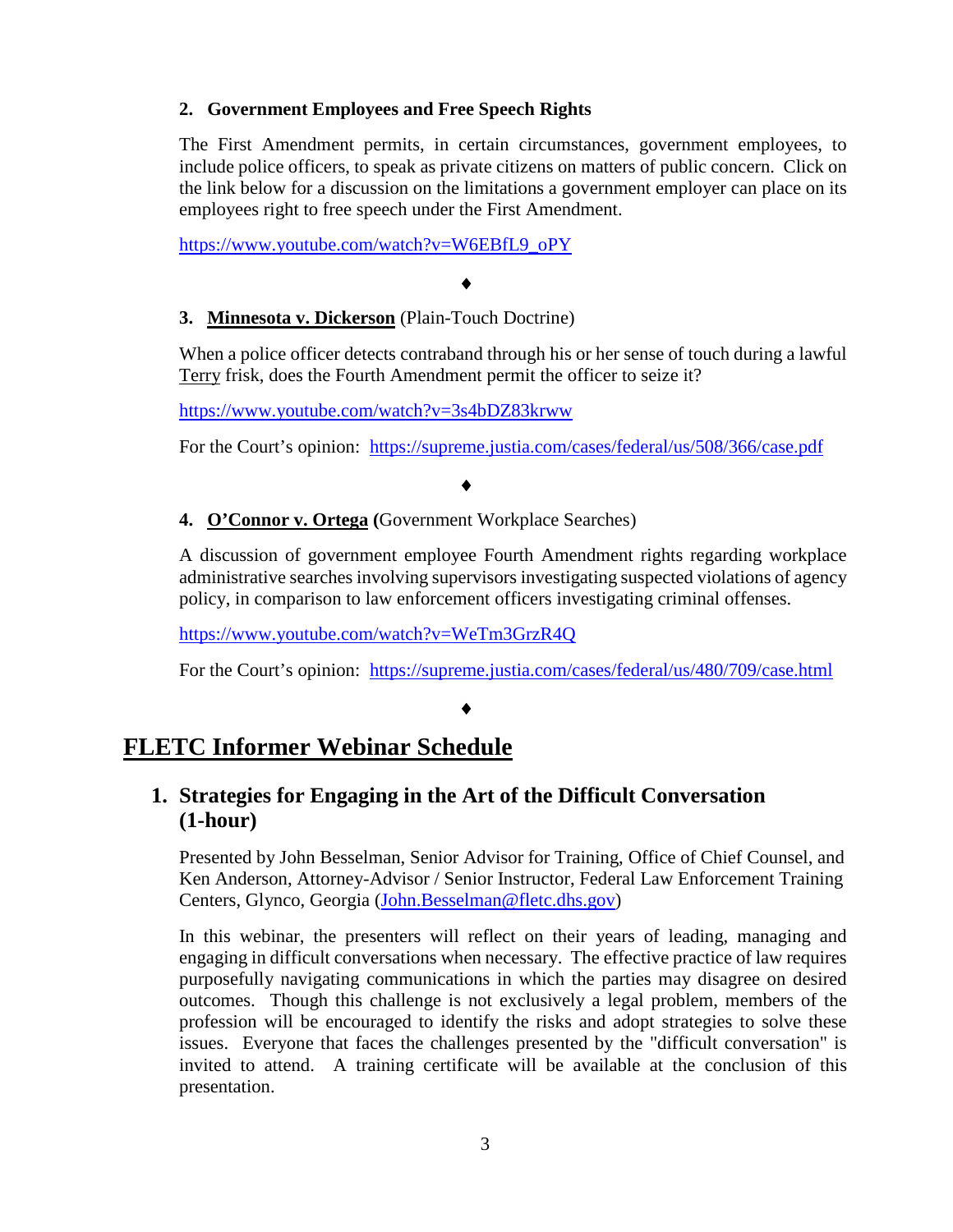**Thursday September 6, 2018 – 10:30 am. Eastern / 9:30 a.m. Central / 8:30 a.m. Mountain / 7:30 a.m. Pacific**

**To participate in this webinar: [https://share.dhs.gov/difficult\\_conversations/](https://share.dhs.gov/difficult_conversations/)**

#### ♦

#### **2. Use of Force in Medical Emergencies (1-hour)**

Presented by Mary M. Mara, Attorney-Advisor / Senior Instructor, Federal Law Enforcement Training Centers, Artesia, New Mexico [\(mary.m.mara@fletc.dhs.gov\)](mailto:mary.m.mara@fletc.dhs.gov)

This webinar presents legal aspects of use of force during medical emergencies following a recent decision by the Sixth Circuit Court of Appeals (Estate of Hill v. Miracle, 853 F.3d 306 (6th Cir. 2017)). Police officers frequently encounter medical conditions which cause otherwise law-abiding citizens subjects to act in an erratic, aggressive and sometimes combative manners: diabetes, epilepsy, mental illness and excited delirium. When confronted with such a scenario, an officer must quickly assess the situation and, when appropriate, employ force to protect themselves, the patient, and other emergency responders providing necessary medical care.

**Wednesday September 12, 2018 – 3:00 p.m. Eastern / 2:00 p.m. Central / 1:00 p.m. Mountain / 12 p.m. Pacific** 

**To participate in this webinar: <https://share.dhs.gov/artesia>**

#### ♦

#### **3. Carpenter v. United States: New Rules on Tracking Suspects (1-hour)**

Presented by Patrick Walsh, Attorney-Advisor / Branch Chief, Federal Law Enforcement Training Centers, Glynco, Georgia [\(patrick.walsh@fletc.dhs.gov\)](mailto:patrick.walsh@fletc.dhs.gov)

In Carpenter v. United States, decided on June 22, 2018, the Supreme Court explained how the Fourth Amendment applies when the government tracks a suspect's location when it obtains cell site location information (CSLI) from a suspect's cell phone service provider. This webinar will discuss the short-term and long-term implications of the Carpenter decision, including how applications under Section 2703(d) of the Stored Communications Act must be changed immediately and the impact Carpenter might have on other methods law enforcement officers use to track the location of suspects.

**Thursday September 13, 2018 10:30 am. Eastern / 9:30 a.m. Central / 8:30 a.m. Mountain / 7:30 a.m. Pacific**

**And** 

**Wednesday September 19, 2018 – 3:00 p.m. Eastern / 2:00 p.m. Central / 1:00 p.m. Mountain / 12 p.m. Pacific**

**To participate in either webinar: <https://share.dhs.gov/walsh/>**

♦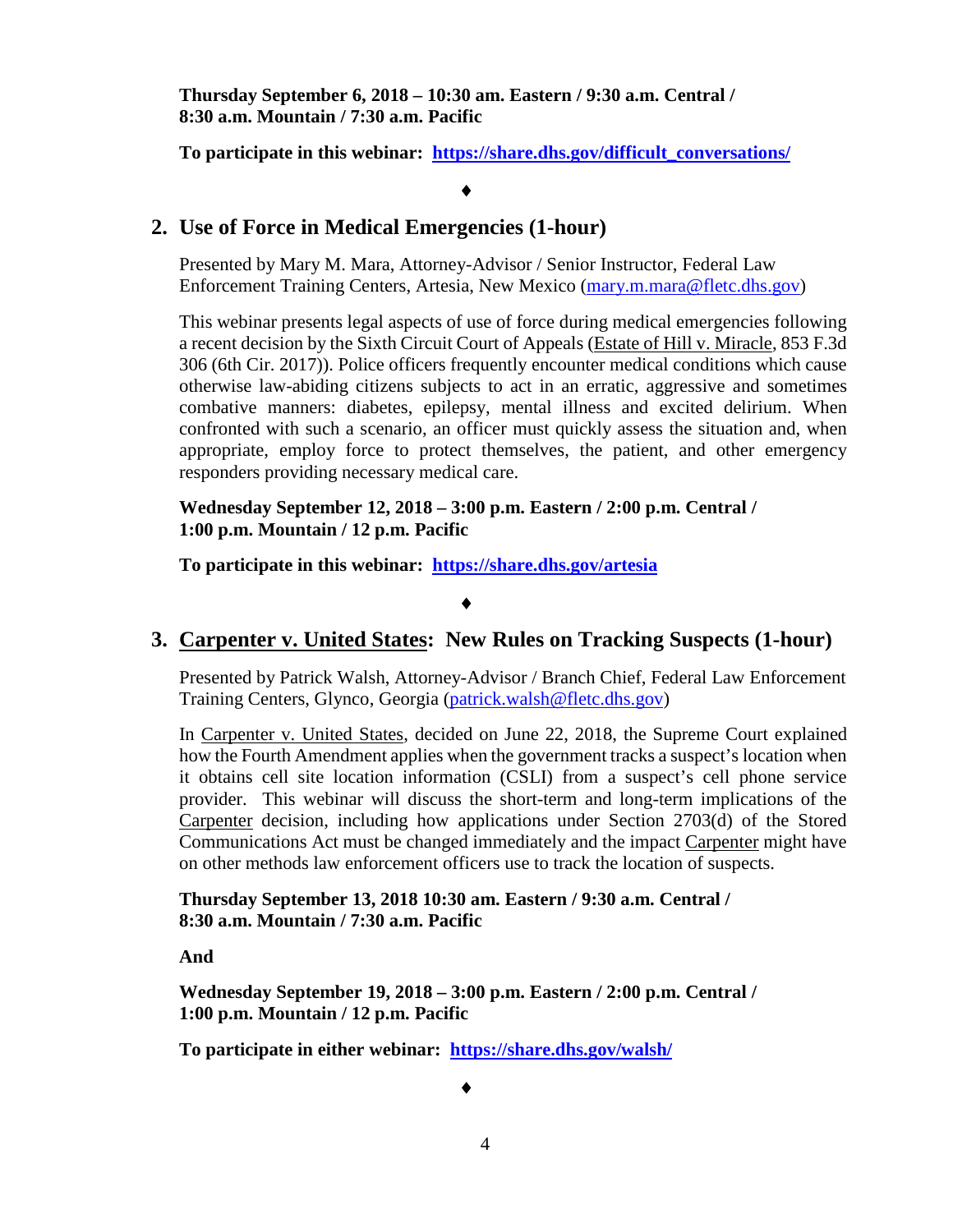#### **4. Government Workplace Searches (1-hour)**

Presented by John Besselman, Senior Advisor for Training, Office of Chief Counsel, Federal Law Enforcement Training Centers, Glynco, Georgia [\(John.Besselman@fletc.dhs.gov\)](mailto:John.Besselman@fletc.dhs.gov)

This webinar examines how public employees might create a Reasonable Expectation of Privacy in their workplaces (computers, cars, offices, etc.), and, if so, how the government can intrude on that REP. This course is recommended for government supervisors, the IG community, and those whose duties include internal investigations. A training certificate will be available at the conclusion of this presentation.

**Tuesday September 18, 2018 – 10:30 am. Eastern / 9:30 a.m. Central / 8:30 a.m. Mountain / 7:30 a.m. Pacific**

**To participate in this webinar: <https://share.dhs.gov/govtworksearch/>**

♦

#### **5. Officer Liability in 2018 (1-hour)**

Presented by Henry W. McGowen, Attorney-Advisor / Senior Instructor, Federal Law Enforcement Training Centers, Artesia, New Mexico [\(henry.mcgowen@fletc.dhs.gov\)](mailto:henry.mcgowen@fletc.dhs.gov)

A reality today for law enforcement officers everywhere is the fact that they may be sued for doing their jobs, whether from a disputed use of force, claimed false arrest or damage to personal property resulting from police action. The Supreme Court has very recently addressed issues of officer liability and law enforcement officers' defenses to being sued. This webinar presents cases that have recently addressed critical issues of officer liability and the legal defenses to such lawsuits.

**Wednesday September 26, 2018 – 3:00 p.m. Eastern / 2:00 p.m. Central / 1:00 p.m. Mountain / 12 p.m. Pacific** 

**To participate in this webinar: <https://share.dhs.gov/artesia>**

#### ♦

#### **To Participate in a FLETC Informer Webinar**

- 1. Click on the link to access the Homeland Security Information Network (HSIN).
- 2. If you have a HSIN account, enter with your login and password information.
- 3. If you do not have a HSIN account, click on the button next to "Enter as a Guest."
- 4. Enter your name and click the "Enter" button.
- 5. You will now be in the meeting room and will be able to participate in the event.
- 6. Even though meeting rooms may be accessed before an event, there may be times when a meeting room is closed while an instructor is setting up the room.
- **7. If you experience any technical issues / difficulties during the login process, please call our audio bridge line at (877) 446-3914 and enter participant passcode 232080 when prompted.**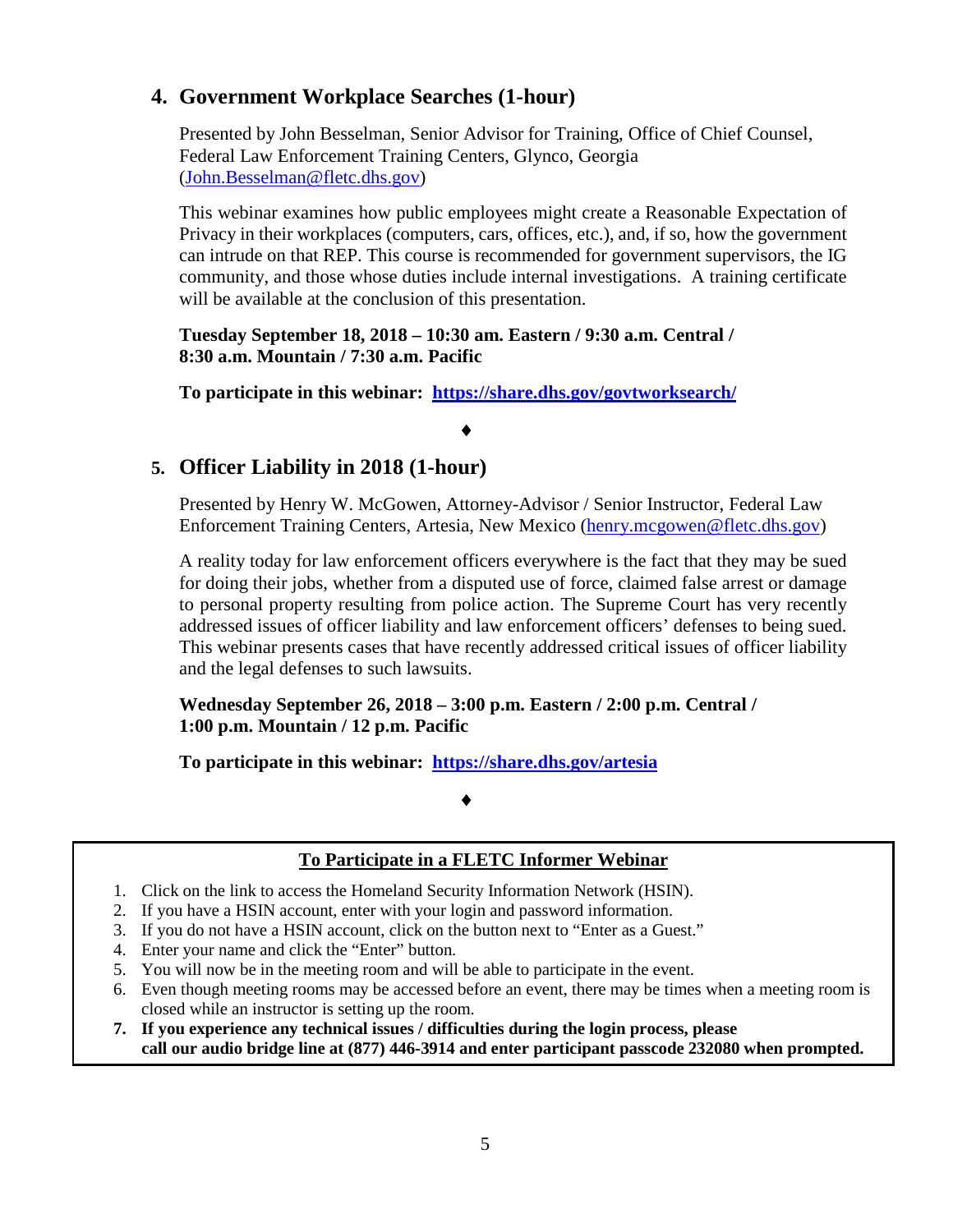# CASE SUMMARIES

# Circuit Courts of Appeal

# <span id="page-5-1"></span><span id="page-5-0"></span>**Second Circuit**

#### <span id="page-5-2"></span>**United States v. Iverson, 2018 U.S. App. LEXIS 21121 (2d Cir. N.Y. July 31, 2018)**

Iverson called 911 and reported he had seen an unknown black male wearing a hoodie, holding a gun by his side, on the landing below the door to his second-floor apartment.

Two police officers were dispatched to Iverson's building but did not locate the prowler. While interviewing Iverson, the responding officers realized that Iverson's description of the prowler was similar to that of a man who had robbed a pizza shop earlier that evening approximately twomiles away. Consequently, a K-9 officer, who had attempted to track the pizza shop robber with his dog, Tank, was dispatched to Iverson's building to attempt to track the prowler.

The K-9 officer and Tank searched the perimeter of Iverson's building and the surrounding area for nearly one hour, but did not discover any traces of the prowler. Afterward, two other officers who had responded to the call, and the K-9 officer with Tank, decided to speak to Iverson to see if he could give them any additional information as to the direction in which the prowler had gone.

When the officers arrived outside Iverson's apartment the front door was open. One of the officers knocked on the open door, announced who he was, and asked Iverson whether they could come in to speak to him. Iverson came into view in the foyer and told the officers they could come in. The K-9 officer, with Tank tethered to his belt, entered the apartment and remained near the entryway, while the other two officers approached Iverson. There was nothing to obstruct Iverson's view of the K-9 officer or Tank in the entryway and Iverson did not state any objection to having Tank in the apartment.

After the two officers had been talking to Iverson about the prowler for approximately fiveminutes, Tank, who in addition to tracking suspects, was trained to detect narcotics, alerted to the presence of drugs in Iverson's apartment. The K-9 officer informed the other officers as to Tank's alert. The officers then asked Iverson about the presence of drugs in the apartment. Iverson gave the officers three bags containing marijuana and one bag that contained cocaine. The officers arrested Iverson and obtained a warrant to search his apartment. During the search, officers found additional bags of marijuana, cocaine, an assault rifle, and ammunition.

The government charged Iverson with several drug and firearm-related offenses.

Iverson filed a motion to suppress the evidence seized from his apartment. Iverson argued that whatever consent he gave to the officers to enter his apartment did not extend to Tank.

The court held there was no evidence that Iverson did not see Tank or that Tank was not always in his line of sight. While the officers could not testify as to whether Iverson actually saw Tank, the court found that that the officers gave credible testimony concerning their entry into Iverson's apartment. The court concluded this testimony allowed the district court to infer that Iverson saw Tank and that Iverson's invitation to enter the apartment implicitly extended to Tank.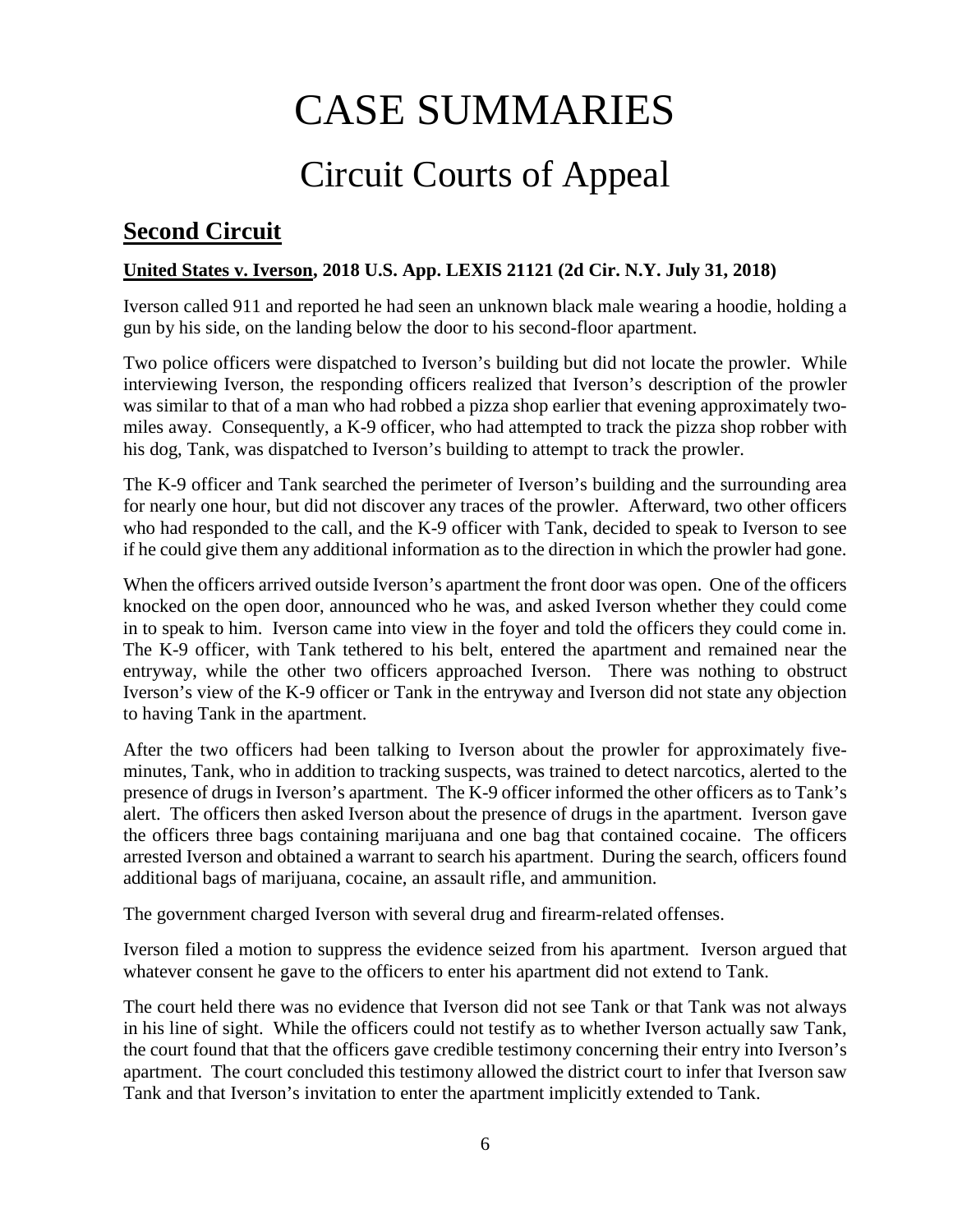Iverson further argued that the officers did not ask for consent to bring a drug-detection dog into his apartment.

The court held the fact that Tank was also a drug-detection dog had no bearing on the issue of whether Iverson gave the officers valid consent to enter his apartment. The officers went to the apartment solely to speak to Iverson about the prowler he had reported and had no suspicion that Iverson might have drugs in the apartment. The court noted that the K-9 officer and Tank had spent an hour trying to located traces of the prowler. When the officers went back to speak to Iverson in an attempt to obtain more information, they had no reason to mention that Tank also had the ability to recognize and react to the odor of narcotics. In addition, Tank and the K-9 officer remained in the entry hall and the K-9 officer never issued Tank a command to search for drugs.

Finally, Iverson argued that the officers' merely bringing Tank into his apartment constituted a Fourth Amendment search, because Tank did not need a command to alert to the presence of narcotics.

The court disagreed. The court found that as long as a K-9 is lawfully present at the location from which it alerts, no Fourth Amendment search occurs when the K-9's "senses are aroused by obviously incriminating evidence." Here, the court held that Iverson had no reasonable expectation of privacy in airborne particles bearing odors, while Tank was lawfully in his apartment.

For the court's opinion: [https://cases.justia.com/federal/appellate-courts/ca2/16-3829/16-3829-](https://cases.justia.com/federal/appellate-courts/ca2/16-3829/16-3829-2018-07-31.pdf?ts=1533045610) [2018-07-31.pdf?ts=1533045610](https://cases.justia.com/federal/appellate-courts/ca2/16-3829/16-3829-2018-07-31.pdf?ts=1533045610)

\*\*\*\*\*

# <span id="page-6-0"></span>**Third Circuit**

#### <span id="page-6-1"></span>**United States v. Green, 2018 U.S. App. LEXIS 20655 (3d Cir. PA July 25, 2018)**

On April 4, 2013, Trooper Volk stopped Green as he was traveling eastbound on the Pennsylvania Turnpike. Green told Trooper Volk that he was going to Philadelphia to visit family and that he was not sure how long he was going to remain there. A check of Green's license revealed that he had multiple prior arrests for drug and weapon offenses.

After Trooper Volk issued Green a warning ticket, he asked Green for consent to search his vehicle. Green agreed and signed a consent-to-search form. Trooper Volk searched Green's car and did not discover any contraband, although he had detected the smell of raw marijuana in the trunk compartment and noticed that the trunk liner was pulled back. Following the search, Trooper Volk allowed Green to leave.

On April 5, 2013, Trooper Volk saw Green's vehicle traveling westbound on the Pennsylvania Turnpike. Trooper Volk followed Green and ascertained Green's speed by "pacing" Green's vehicle. After Trooper Volk determined that Green was exceeding the speed limit, he stopped him. When Trooper Volk told Green that he had pulled him over for speeding, Green apologized and said that he had left the cruise control on while going down a hill. As Green was gathering his license and registration, he asked Trooper Volk, "How you doin' today?" Trooper Volk replied and then asked Green how he was doing, to which Green responded, "I can't complain. I got a dog, so." Trooper Volk then saw a dog in the backseat of Green's vehicle. After Trooper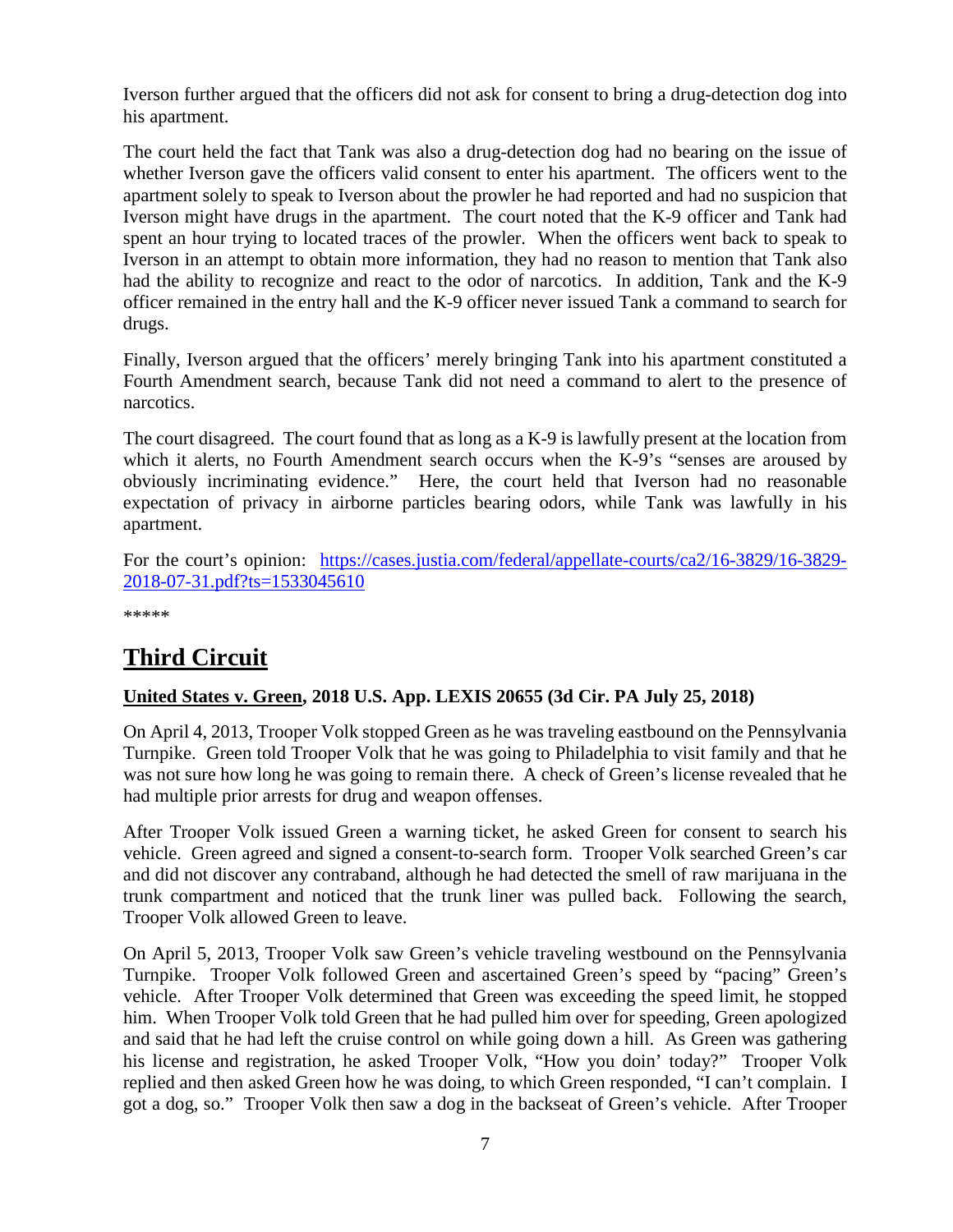Volk asked Green why he had returned from Philadelphia after only one day, Green told him that he was going home to care for his daughter who had just broken her leg.

Trooper Volk obtained Green's license and registration and returned to his cruiser where he called another trooper and discussed both traffic stops concerning Green. The phone call lasted two minutes. Eight minutes later, Trooper Volk went back to Green's vehicle and issued him a warning. After Trooper Volk issued Green the warning, he asked Green for consent to search his vehicle. Green declined, explaining that he was in a hurry to get home. At that point, Trooper Volk ordered Green to wait in his car until further notice.

Approximately fifteen minutes later, a K-9 officer arrived with his drug sniffing dog. After the dog alerted for the presence of drugs in the trunk, Trooper Volk obtained a warrant to search Green's car. A search of Green's trunk revealed a duffel bag containing approximately twenty pounds of heroin.

The government charged Green with possession with intent to distribute heroin.

Green filed a motion to suppress the heroin seized from his trunk. Green argued that the traffic stop violated the Fourth Amendment, because Trooper Volk did not have reasonable suspicion that Green was speeding.

The court disagreed. The court found that Trooper Volk paced Green's vehicle in compliance with the relevant Pennsylvania statute, when he determined that Green was driving 14 miles-perhour above the posted speed limit. The court further held that the dashboard camera footage from Trooper Volk's cruiser supported this finding.

Next, Green argued that Trooper Volk violated the Fourth Amendment by unreasonably extending the duration of the traffic stop beyond the amount time necessary to issue a traffic citation.

The court assumed, without deciding the issue, that Trooper Volk extended the duration of the traffic stop after his initial conversation with Green, when he returned to his cruiser and made the telephone call to the other trooper in which they discussed Green's traffic stops on April 4 and April 5. The court concluded that at this point, Trooper Volk had reasonable suspicion to believe Green was involved in criminal activity.

First, when asked how he was doing, Green told Trooper Volk, "I can't complain," and mentioned that he had purchased a dog. At this point, Trooper Volk had already told Green he had been stopped for speeding. The court found it "highly" suspicious that Green would not offer his daughter's purported injury as an explanation for rushing home. Instead, Green's explanation for speeding was that he had left his cruise control on while going down a hill. The court held that Green's puzzling responses provided a reasonable basis to believe that he was lying about his travels and contributed to Trooper Volk's reasonable suspicion of criminal activity.

Second, during the consensual search of Green's car on April 4, Trooper Volk detected the smell of raw marijuana in the trunk. Although, Trooper Volk did not find any marijuana in Green's trunk, the court found that he was justified in relying on this odor as evidence of criminal activity on April 5.

Third, during the April 4 stop, Trooper Volk conducted a records check and discovered that Green had multiple prior arrests for drug and firearm violations. Even though an arrest record, by itself, is not enough to establish reasonable suspicion, the court recognized that it is a valid factor to consider in conjunction with other facts known to an officer. Consequently, the court held that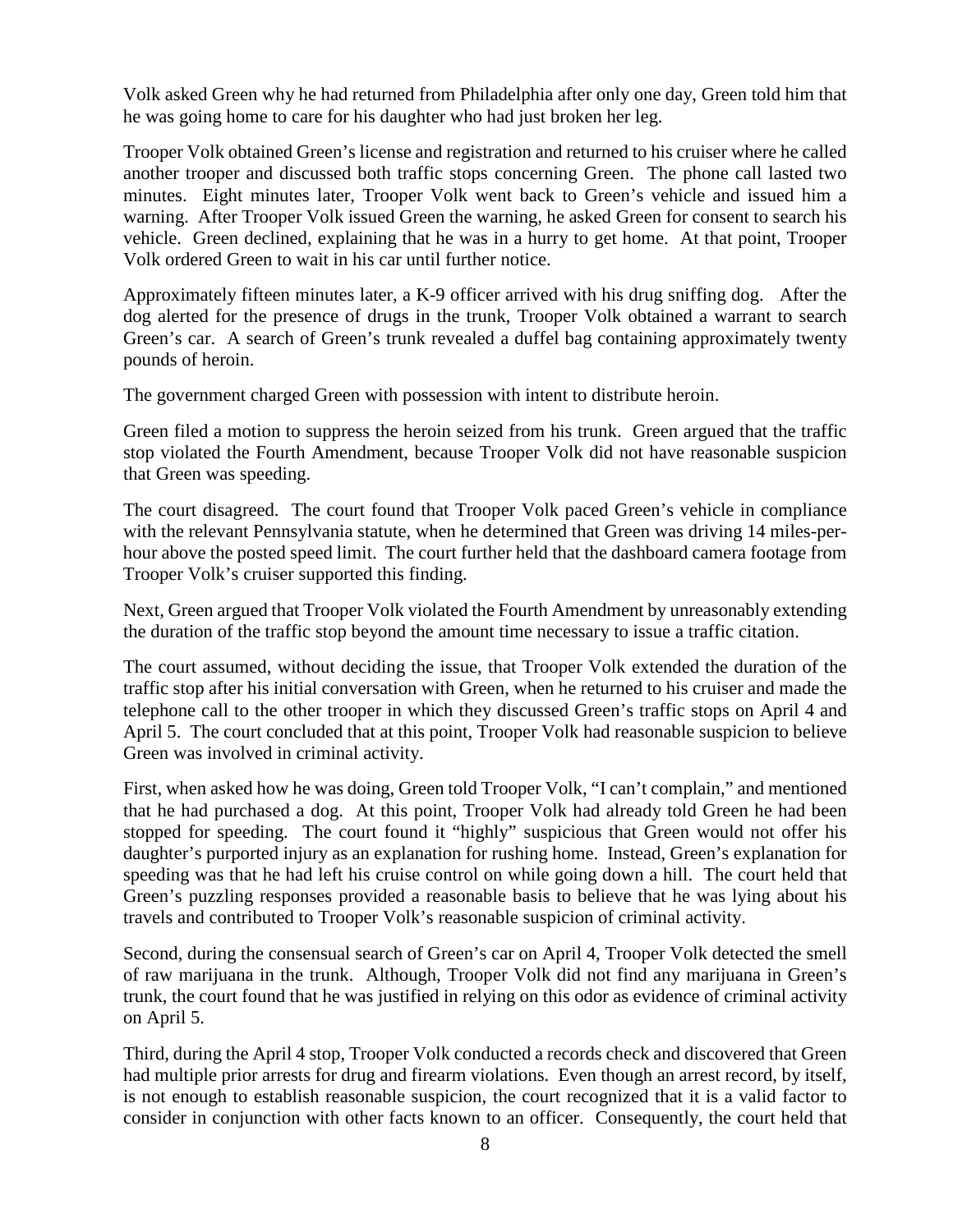the totality of the circumstances established reasonable suspicion that Green was engaged in criminal activity when Trooper Volk extended the duration of the traffic stop of April 5.

For the court's opinion: [https://cases.justia.com/federal/appellate-courts/ca3/17-1576/17-1576-](https://cases.justia.com/federal/appellate-courts/ca3/17-1576/17-1576-2018-07-25.pdf?ts=1532538010) [2018-07-25.pdf?ts=1532538010](https://cases.justia.com/federal/appellate-courts/ca3/17-1576/17-1576-2018-07-25.pdf?ts=1532538010)

\*\*\*\*\*

# <span id="page-8-0"></span>**Fifth Circuit**

#### <span id="page-8-1"></span>**Escobar v. Montee, 895 F.3d 387 (5th Cir. TX 2018)**

Escobar assaulted his wife and then hid in the backyard of a house a few blocks away. Police officers located Escobar approximately twenty minutes later and while they decided on a course of action, they discovered that Escobar was armed with a knife. In addition, the officers learned that Escobar's mother had called 911 and said the police would have to kill Escobar to catch him and that Escobar would not go without a fight.

Based on those facts, Officer Montee decided that he would not give his usual warning to the suspect that he was about to deploy his canine, Bullet. Instead, Officer Montee put Bullet over the fence surrounding the backyard and then climbed over the fence himself. Montee followed Bullet who quickly found Escobar and bit him. According to Escobar, when Bullet initially bit him, he had already dropped the knife and surrendered by lying flat on the ground. However, Officer Montee believed Escobar still posed a threat, because the knife remained within Escobar's reach and because of the warnings from Escobar's mother. Consequently, Officer Montee allowed Bullet to continue biting Escobar until he was fully subdued and in handcuffs. Bullet bit Escobar for approximately one-minute.

Escobar sued Officer Montee under 42 U.S.C. § 1983 claiming that Officer Montee violated his Fourth Amendment right to be free from excessive force by (1) having Bullet initially bite him without warning and (2) permitting Bullet to continue biting after he surrendered and was not resisting.

The district court held that Officer Montee was entitled to qualified immunity as to Bullet's initial bite after Officer Montee released him without warning. The court concluded that an objectively reasonable officer in Officer Montee's position would not have known that Escobar was surrendering.

However, the district court held Officer Montee was not entitled to qualified immunity for Bullet's subsequent bites. The district court found that a reasonable officer would have known that Escobar was not resisting, but instead, was surrendering. The district court further held that using such force, when dealing with a surrendering suspect, was clearly established at the time of the incident. Officer Montee appealed to the Fifth Circuit Court of Appeals.

The court disagreed and reversed the district court, holding the Officer Montee was entitled to qualified immunity.

First, the court found that even if Escobar had dropped the knife and was lying flat on the ground it was undisputed that (1) Officer Montee Saw the knife, which remained within Escobar's reach, (2) Officer Montee knew that Escobar's mother had called 911 and told the police her son would not go without a fight, (3) that Escobar had committed a felony assault and (4) that Escobar had fled before hiding in the backyard for approximately twenty minutes.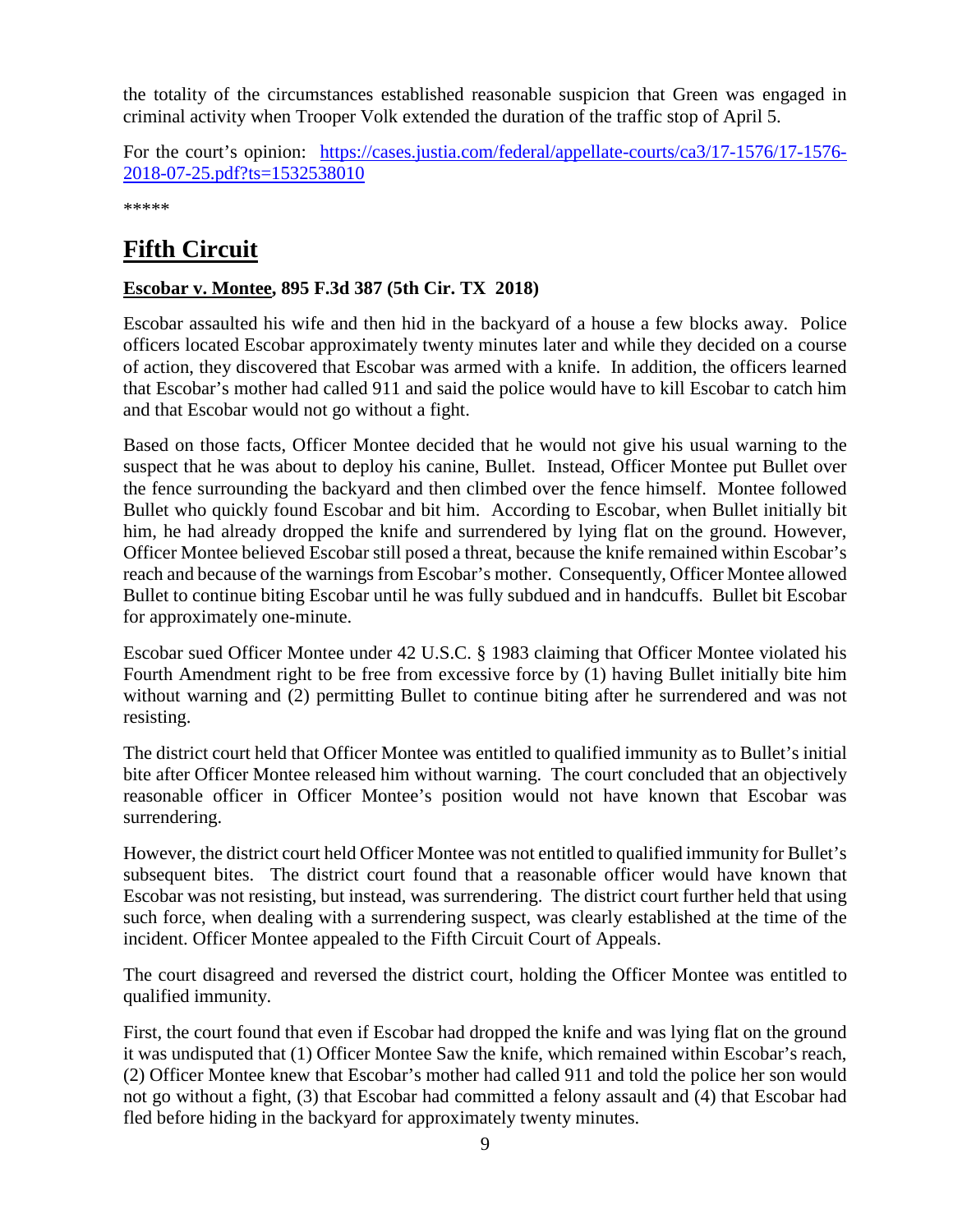Next, the court applied these undisputed facts to the factors outlined by the Supreme Court in [Graham v. Connor](https://supreme.justia.com/cases/federal/us/490/386/) to determine if it was objectively reasonable for Officer Montee to allow Bullet to continue biting Escobar. The court found the first Graham factor, the severity of the crime, favored Officer Montee, as Escobar was suspected of having committed a felony assault, a serious offense.

The court then found the second Graham factor, the immediacy of the threat Escobar posed, favored Officer Montee. The court noted that the chase was at night and Escobar had hidden from the officers for twenty minutes before they located him. Along with the warnings from Escobar's mother, when Officer Montee encountered Escobar lying on the ground, the knife remained within Escobar's reach. Based on these facts, the court concluded that a reasonable officer in Officer Montee's position could believe that Escobar's "surrender" was a ploy and that he was ready to grab the knife once the dog was removed.

Finally, the court found the final Graham factor, whether the suspect was resisting or attempting to flee, were closely related to the second Graham factor and favored Officer Montee. The court held, that if Officer Montee had released Bullet after the first bite, Escobar might have attempted to flee. As a result, based on all of the circumstances, the court held that it was objectively reasonable for Officer Montee to allow Bullet to continue biting Escobar until he was fully handcuffed and subdued.

For the court's opinion: [https://cases.justia.com/federal/appellate-courts/ca5/17-10467/17-](https://cases.justia.com/federal/appellate-courts/ca5/17-10467/17-10467-2018-07-11.pdf?ts=1531351818) [10467-2018-07-11.pdf?ts=1531351818](https://cases.justia.com/federal/appellate-courts/ca5/17-10467/17-10467-2018-07-11.pdf?ts=1531351818)

\*\*\*\*\*

#### <span id="page-9-0"></span>**United States v. Robles-Avalos, 895 F.3d 405 (5th Cir. TX 2018)**

While on roving patrol west of Marfa, Texas around midnight, Border Patrol Agent McClain saw a Chrysler 300 driving west on U.S. Highway 90 well under the 75 mile-per-hour speed limit. McClain had been an agent for eight years, all at the Marfa Station, and he knew that this section of Highway 90 was heavily trafficked by smugglers. McClain did not recognize the vehicle as belonging to any of the local ranchers and he noticed the driver tapped the brakes several times as though lost or looking for a place to pull over. McClain's suspicions were further aroused when the Chrysler pulled into a roadside park directly across from the entrance to the aerostat balloon, a feature of the Tethered Aerostat Radar System, which is visible from Mexico and has historically been used as a guidepost for those walking illegally across the border. McClain had been involved in three arrests in previous two weeks in the area next to the balloon and he knew other agents in his office had recently arrested several additional loads of smugglers there. McClain drove past the Chrysler and saw the female driver standing outside the vehicle looking down the highway. McClain could see through the open driver's side door and did not observe anyone else inside the vehicle.

Approximately thirty minutes later, McClain saw the same Chrysler traveling on a road typically used only by local ranchers. As the Chrysler drove past him, McClain saw several passengers in the front and several passengers in the back of the vehicle. McClain suspected the driver had picked up illegal aliens that had hiked approximately twenty-five miles from the border. McClain followed the Chrysler and discovered that it was registered to a female in Odessa, Texas, a known destination for illegal aliens and narcotics. McClain also realized, that if the driver was traveling to Odessa, she was taking an inconvenient route.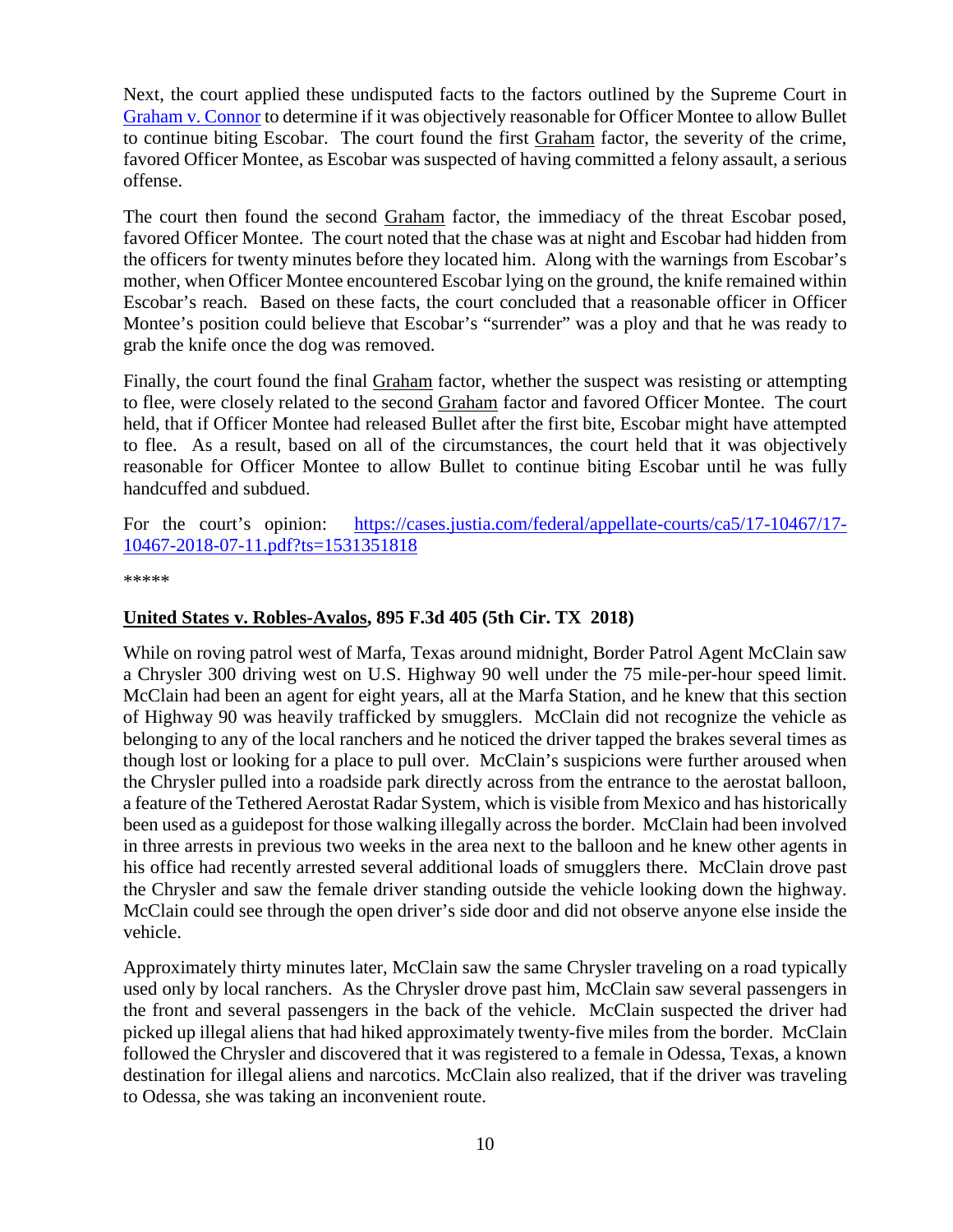McClain conducted a traffic stop and after he saw backpacks of marijuana on the passengers' laps, he arrested all of the vehicle's occupants. A search of the vehicle revealed 122.42 kilograms of marijuana between the backpacks and the trunk. A later immigration check showed that the occupants were illegally in the United States.

After being charged, Robles-Avalos and Guevara-Lopez, filed a joint motion to suppress the evidence seized from the vehicle, arguing that McClain did not have reasonable suspicion of criminal activity to justify the stop.

The court disagreed. First, McClain testified that, having patrolled the area for eight years, he knew the stretch of highway 90 near the aerostat balloon was a frequently used pick up spot for smugglers and that it was only a twenty-five-mile hike from the border. Second, McClain had made three other arrests there in the previous two weeks and knew of several more by other officers. Third, according to McClain, the usual traffic at that time of night consisted of local ranch vehicles and while he did not know every local vehicle, McClain did not recognize the Chrysler, which stood out from the typical truck or SUV used by ranchers. Fourth, the driver was going well below the posted speed limit, was tapping the brakes as though lost or searching for something along the road, and then pulled over at a known pick up point used by smugglers. Finally, when McClain saw the vehicle approximately thirty minutes later, numerous additional passengers appeared to be in the Chrysler. Based on the totality of the circumstance, the court held that McClain had reasonable suspicion to believe that the occupants of the Chrysler were engaged in criminal activity.

For the court's opinion: [https://cases.justia.com/federal/appellate-courts/ca5/17-50633/17-](https://cases.justia.com/federal/appellate-courts/ca5/17-50633/17-50633-2018-07-12.pdf?ts=1531438218) [50633-2018-07-12.pdf?ts=1531438218](https://cases.justia.com/federal/appellate-courts/ca5/17-50633/17-50633-2018-07-12.pdf?ts=1531438218)

\*\*\*\*\*

#### <span id="page-10-0"></span>**United States v. Villafranco-Elizondo, 2018 U.S. App. LEXIS 20938 (5th Cir. LA July 27, 2018)**

A police officer received an alert to be on the lookout (BOLO) alert for a white Chevrolet pickup truck with a green utility trailer. The officer saw the vehicle, followed it until he saw the driver commit two traffic infractions, and conducted a traffic stop. As the officer approached the pickup truck, he noticed several odd features concerning the trailer, including that the trailer's gate was misaligned to the degree that it would not be flush with the trailer floor when lowered. As a result, when lowered, the trailer's ramp was not functional. The officer had worked in his department's criminal interdiction unit for five years, performed hundreds of traffic stops, and received training in detecting hidden compartments and vehicle modifications. In addition, the officer had significant personal experience with this particular type of trailer.

When the officer asked the driver, Villafranco, about his travel plans, Villafranco told the officer he was traveling from Texas to Gonzales, Louisiana to pick up a concrete crawler he had purchased online. During the conversation, the officer saw a large suitcase in the back seat of the truck, which he found suspicious, as Villafranco had told the officer he planned to stay just long enough to pick up the concrete crawler. Villafranco showed the officer the paperwork indicating that he had purchased the concrete crawler for \$1,500, telling the officer that this type of equipment usually cost around \$12,000. The officer told Villafranco that the deal sounded "too good to be true" and became increasingly suspicious when Villafranco said he did not know the address where he would be picking up the crawler. A few minutes later, Villafranco consented to a search of his truck and trailer.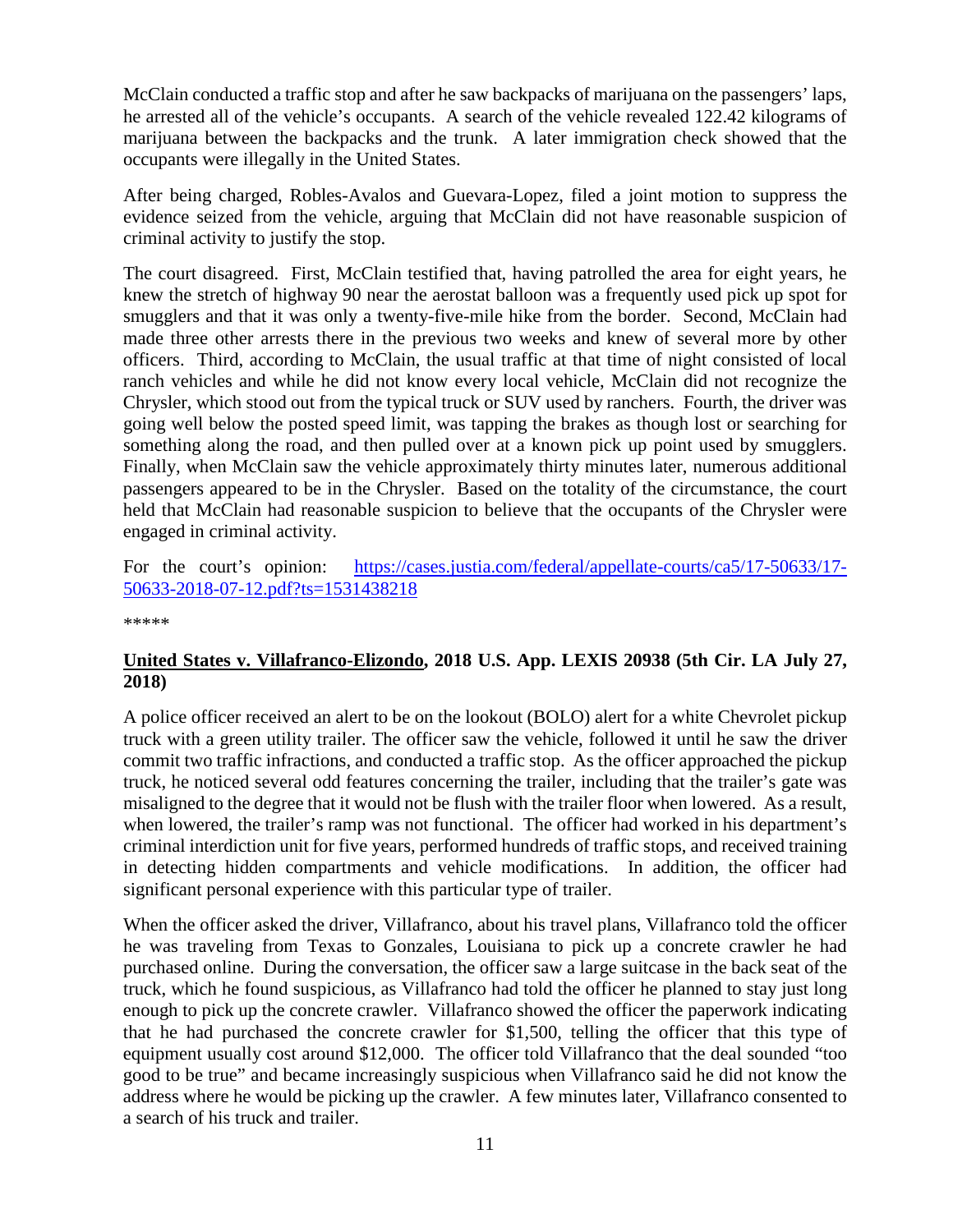Before searching the truck and trailer, the officer and a backup officer placed Villafranco in handcuffs and told him they believed the trailer contained contraband. When the officers inspected the trailer, they saw fresh "bondo dust" and paint on the trailer along with "weak welds" on the tailgate, which indicated that the trailer had been modified. The officers then used a density meter to measure the density of various parts of the trailer. The density meter gave inconsistent readings, which indicated that the trailer contained a hidden compartment. Afterward, the officers directed a drug-sniffing dog to perform a "free air sniff" of the trailer; however, the dog's behavior did not indicate a "final response" to the presence of drugs. The officers then moved the trailer to their department's workshop to continue their search. At the workshop, the officers drilled into the trailer and found cocaine on the drill bit. The officers eventually discovered thirty-one kilograms of cocaine in hidden compartments in the trailer.

The government charged Villafranco with possession with intent to distribute cocaine.

Villafranco filed a motion to suppress the evidence seized from his trailer. First, Villafranco claimed that his alleged traffic violations were a pretext for a drug interdiction stop. Villafranco argued that after receiving the BOLO alert, the officer followed his truck until he was able to "create or develop a reason to stop him and search his vehicle."

The court noted that an officer's subjective motivation is not relevant, as long as the officer conducts an otherwise lawful traffic stop. Here, the court credited the officer's testimony that he stopped Villafranco only after he witnessed Villafranco commit two traffic infractions.

Second, Villafranco argued that the officer unreasonably extended the duration of the traffic stop; therefore, his consent to search the pickup truck and trailer was tainted by an unlawful detention.

The court disagreed. The court found, based on the officer's training and experience, when he noticed the modifications to the trailer at the beginning of the stop, he had reasonable suspicion to prolong the detention. In addition, the court held that Villafranco's answers to some of the officer's questions concerning the duration of his trip, the purchase price of the concrete crawler, and its pickup location, added to the officer's suspicions. As a result, the court concluded that Villafranco's consent to search was not tainted by an unlawful detention.

Finally, Villafranco further argued that the drug dog's failure to alert to the presence of drugs in the trailer dispelled any reasonable suspicion that might have previously existed.

Again, the court disagreed. The court found that by the time the dog sniff began, the officers had developed probable cause to search the trailer based upon the visible modification to the gate, weak welds, fresh bondo dust and paint, and inconsistent readings from the density meter. The court held the drug dog's failure to alert did not diminish these factors or eliminate the officer's existing probable cause.

For the court's opinion: [https://cases.justia.com/federal/appellate-courts/ca5/17-30530/17-](https://cases.justia.com/federal/appellate-courts/ca5/17-30530/17-30530-2018-07-27.pdf?ts=1532734216) [30530-2018-07-27.pdf?ts=1532734216](https://cases.justia.com/federal/appellate-courts/ca5/17-30530/17-30530-2018-07-27.pdf?ts=1532734216)

\*\*\*\*\*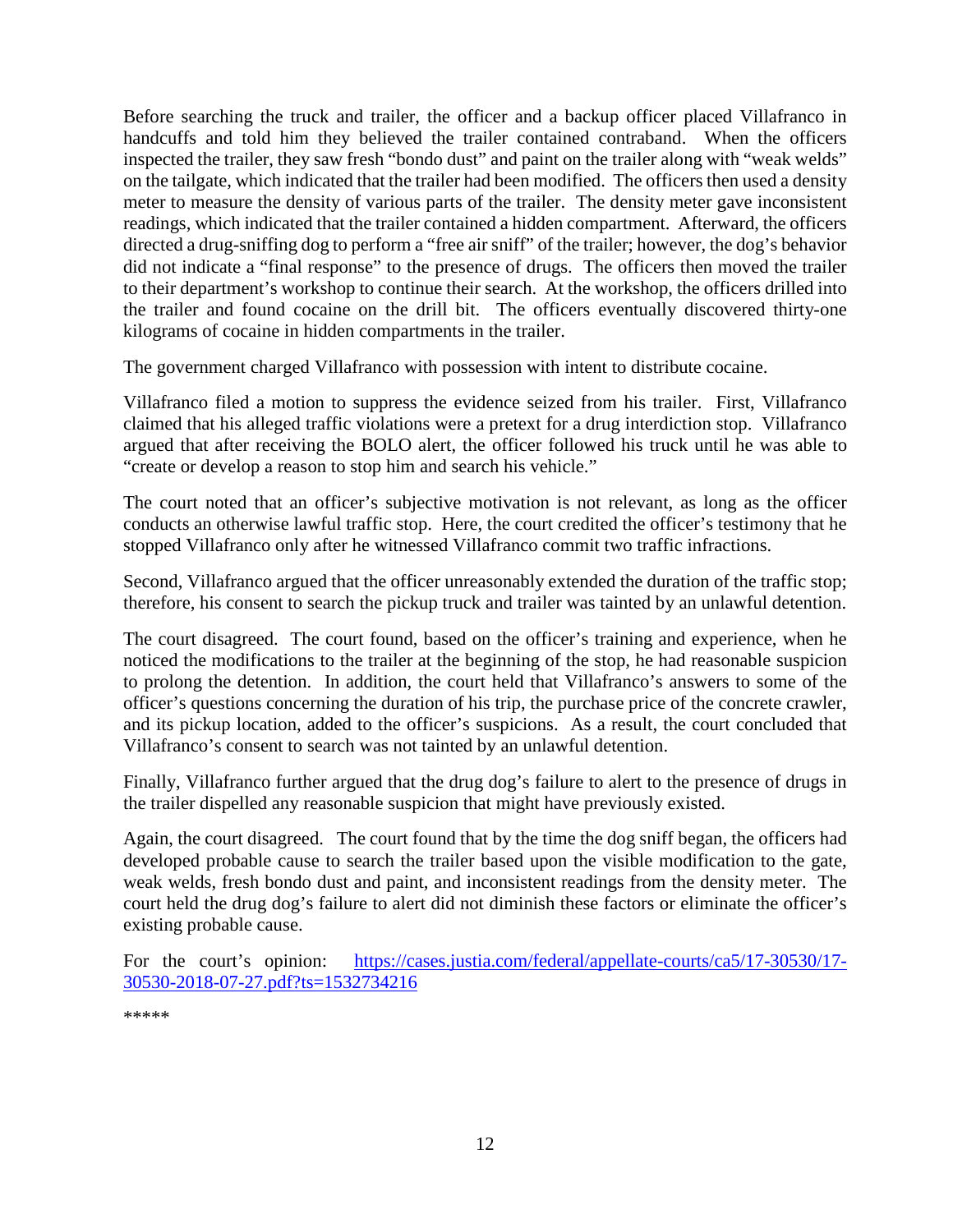# <span id="page-12-0"></span>**Eighth Circuit**

#### <span id="page-12-1"></span>**United States v. Highbull, 894 F.3d 988 (8th Cir. S.D. 2018)**

A police officer responded to a domestic-disturbance call from a young boy, who reported that a man was harassing his mother. When the officer arrived, the boy's mother, Michelle Janis, flagged down the officer. Janis told the officer that Highbull had naked pictures of her thirteenyear-old daughter on his phone. Janis informed the officer that the vehicle, which was left running in front of her building, belonged to Highbull. At that point, the officer asked Janis, "Do you have the phone?" Without explanation, Janis entered Highbull's vehicle, as a backup officer arrived. The two officers spoke to each other, while Janis was inside the vehicle for approximately thirty seconds. Neither officer directed Janis to enter Highbull's vehicle or to look for the phone.

When Janis exited the vehicle, she handed Highbull's cell phone to the responding officer. Janis told the officer there were nude photos of her daughter on the device, but that she could no longer locate them because they were "deeper in the phone." The officer seized the phone and a forensic analysis, conducted pursuant to a search warrant, revealed nude photos of the woman's daughter.

The government charged Highbull with sexual exploitation of a child.

Highbull filed a motion to suppress the evidence discovered on his phone, arguing that Janis's warrantless search of his vehicle to locate his phone violated the Fourth Amendment, because Janis was acting as an agent of the government.

The Fourth Amendment does not apply to searches or seizures by private individuals, unless the individual is acting as an instrument or agent of the government. Whether a private individual is acting as an agent or instrument of the government depends upon the degree of the government's participation in the private individual's activities.

First, the court held that when the officer asked Janis, "Do you have the phone?", he was not asking her to search Highbull's vehicle. Instead, the court found the officer was trying to determine if Janis had the phone in her possession.

Next, the court further held that while Janis assisted the officer by retrieving Highbull's phone, there was no evidence that she was primarily motivated by a desire to help the police. Rather, the court found that Janis was motivated at least as much by a desire to protect her daughter, as she was by any desire to aid the police. Consequently, even though the officer knew of and acquiesced in Janis's search of Highbull's vehicle, the court held that she was not acting as an agent or instrument of the government when she did so.

For the court's opinion: [https://cases.justia.com/federal/appellate-courts/ca8/17-2728/17-2728-](https://cases.justia.com/federal/appellate-courts/ca8/17-2728/17-2728-2018-07-06.pdf?ts=1530891027) [2018-07-06.pdf?ts=1530891027](https://cases.justia.com/federal/appellate-courts/ca8/17-2728/17-2728-2018-07-06.pdf?ts=1530891027)

\*\*\*\*\*

#### <span id="page-12-2"></span>**United States v. Homedew, 895 F.3d 1083 (8th Cir. IA 2018)**

Police officers arrested Patrick Carr after he received a controlled delivery of methamphetamine that officers had discovered in a package at a United States Postal Service facility. After his arrest, Carr agreed to cooperate with the officers. Carr told the officers that he and Jonathan Homedew were involved in distribution of methamphetamine and that Homedew was flying into town the next evening.